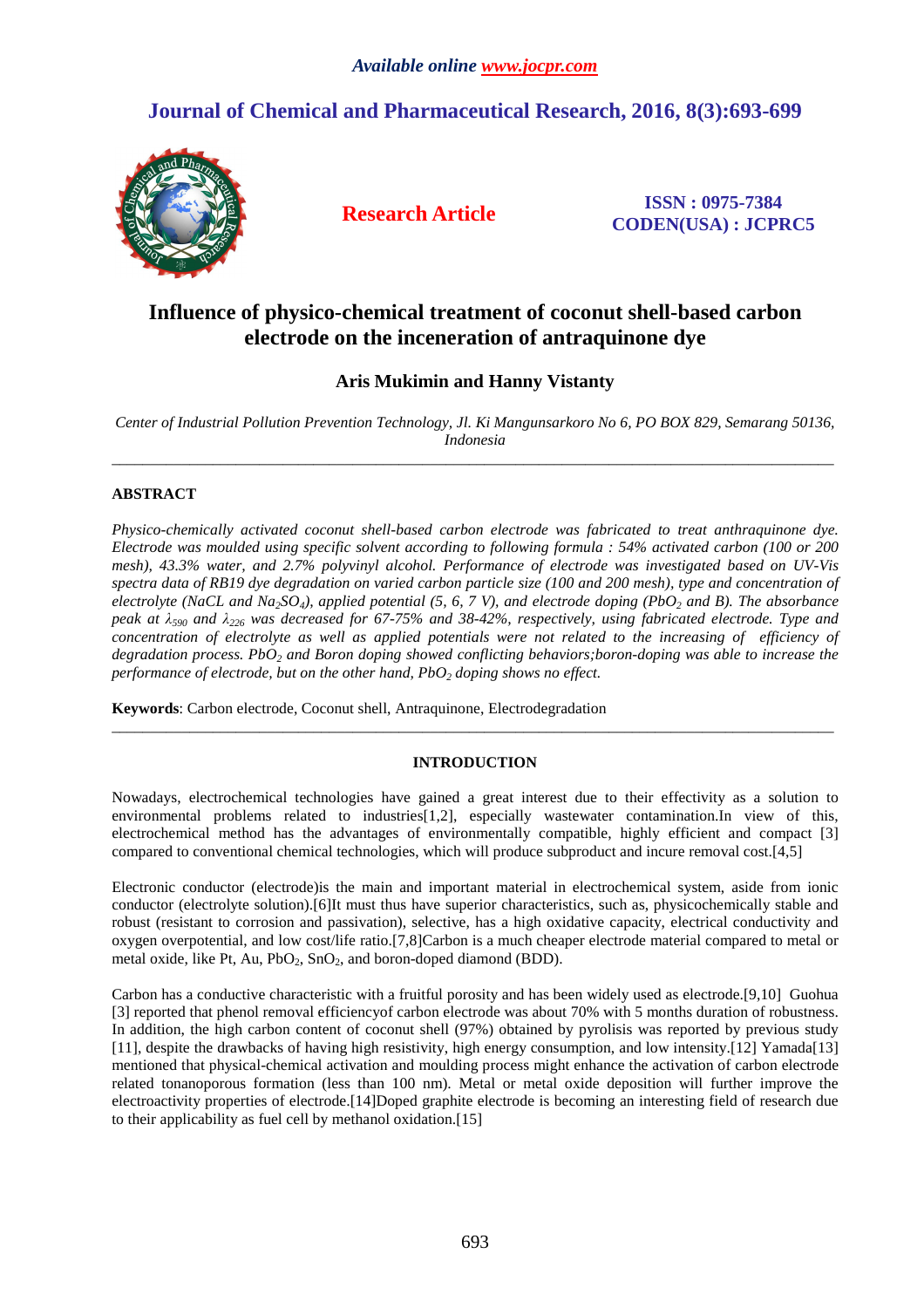In this work, the anodic oxidation of remazol brilliant blue r (antraquinone dye) has been investigated using coconut shell-basedcarbon electrode in salt electrolyte (NaCl and Na<sub>2</sub>SO<sub>4</sub>). UV-Vis spectroscopy was used to investigate the activity of carbon electrode on oxidation process under different experimental conditions.

\_\_\_\_\_\_\_\_\_\_\_\_\_\_\_\_\_\_\_\_\_\_\_\_\_\_\_\_\_\_\_\_\_\_\_\_\_\_\_\_\_\_\_\_\_\_\_\_\_\_\_\_\_\_\_\_\_\_\_\_\_\_\_\_\_\_\_\_\_\_\_\_\_\_\_\_\_\_

#### **EXPERIMENTAL SECTION**

#### 2.1. Materials and instrumentation

Carbon electrodes were prepared using coconut shell carbon char (physical-chemically activated), polivinyl alcohol (Merck),  $Pb(NO_3)_2$  (Merck),  $HNO_3$  (Merck), NaF (Merck),  $H_3BO_3$  (Merck), and distilled water. Remazol Brilliant Blue R (Sigma) was used for preparing synthetic dye wastewater. NaCl (Merck),  $Na_2SO_4$  (Merck) and distilled water were prepared to investigate the electrodegradation capability of fabricated electrode.

Studies of dye electrodegradation were executed with both cathode and anode of by coconut shell-basedcarbon electrode and Ti electrode (commercial plate), at a distance of 2.0 cm between themselves.The experiment was performed with a power supply of dc current (GW INSTEK sps-3610).Spectrophotometer UV-Vis double beam (Shimadzu UV-1800) was used to evaluate the efficiency of treatment.

#### 2.2. Procedure

#### 2.2.1. Fabrication of carbon electrode

Carbon electrodes were fabricated by using specific solvent. A 0.25 g of polyvinyl alcohol (PVA) was dissolved into 4 mL of distilled water at 80 $^{\circ}$ C and stirred for 30 – 40 min. Then, 5 g of carbon powder (activated following procedure described by Aris et.al [16]) was promptly added using rotator drivestry to ensure homogeneity and subsequently dried at room temperature overnight. The sample was further prepared in a cylindrical mould (6 mm diameter) using 10 ton of one way compression force in a TarnoGrocki. Moulded carbon char was then dried at room temperature for 24 h and followed by oven drying at  $110^{\circ}$ C for 4 h.

Carbon electrode doping with PbO<sub>2</sub> was executed by electrodeposition process using 0.12 M Pb(NO<sub>3</sub>)<sub>2</sub>, 0.886 M HNO<sub>3</sub> and 0.02 M NaF. It was done at potential of 3.5 V for 3.5 h using dc power supply (GW INSTEK sps-3610). Afterwards, PbO<sub>2</sub>-doped carbon electrode was rinsed and soaked in distilled water into neutral pH. It was then doped by boron by adding  $0.5 \text{ g H}_3BO_4$  to precursor mixture of PVA, carbon and distilled water before the moulding process.

#### 2.2.2. Electrodegradation of anthraquinone dye

Electrodegradation was done with a single electrolysis cell (see Fig.1) with 50 mL working volume. Anode (coconut shell-basedcarbon electrode) with 5.65 cm<sup>2</sup>active surface area was placed vertically in pair with the cathode (Ti plate) at a distance of 2.0 cm. Remazol brilliant blue r (anthraquinone dye) with molecular formula of  $C_{22}H_{16}N_2N_4$ ,  $O_{11}S_3$  and molecular weight of 626,5 g/mol was used as the target of experiment. An investigation of degradation efficiency was carried out on varied carbon particle size (100 and 200 mesh), electrolyte solution (NaCl and  $Na<sub>2</sub>SO<sub>4</sub>$ ), electrolyte concentration, potential (5, 6, 7 V), and doping (PbO<sub>2</sub> or Boron).



**Fig. 1. Electrodegradation cell of Remazol Brilliant Blue R dye; (1) Anode (coconut shell-based carbon electrode), (2) Cathode (Ti), (3) Magnetic Stirrer, and (4) DC power supply**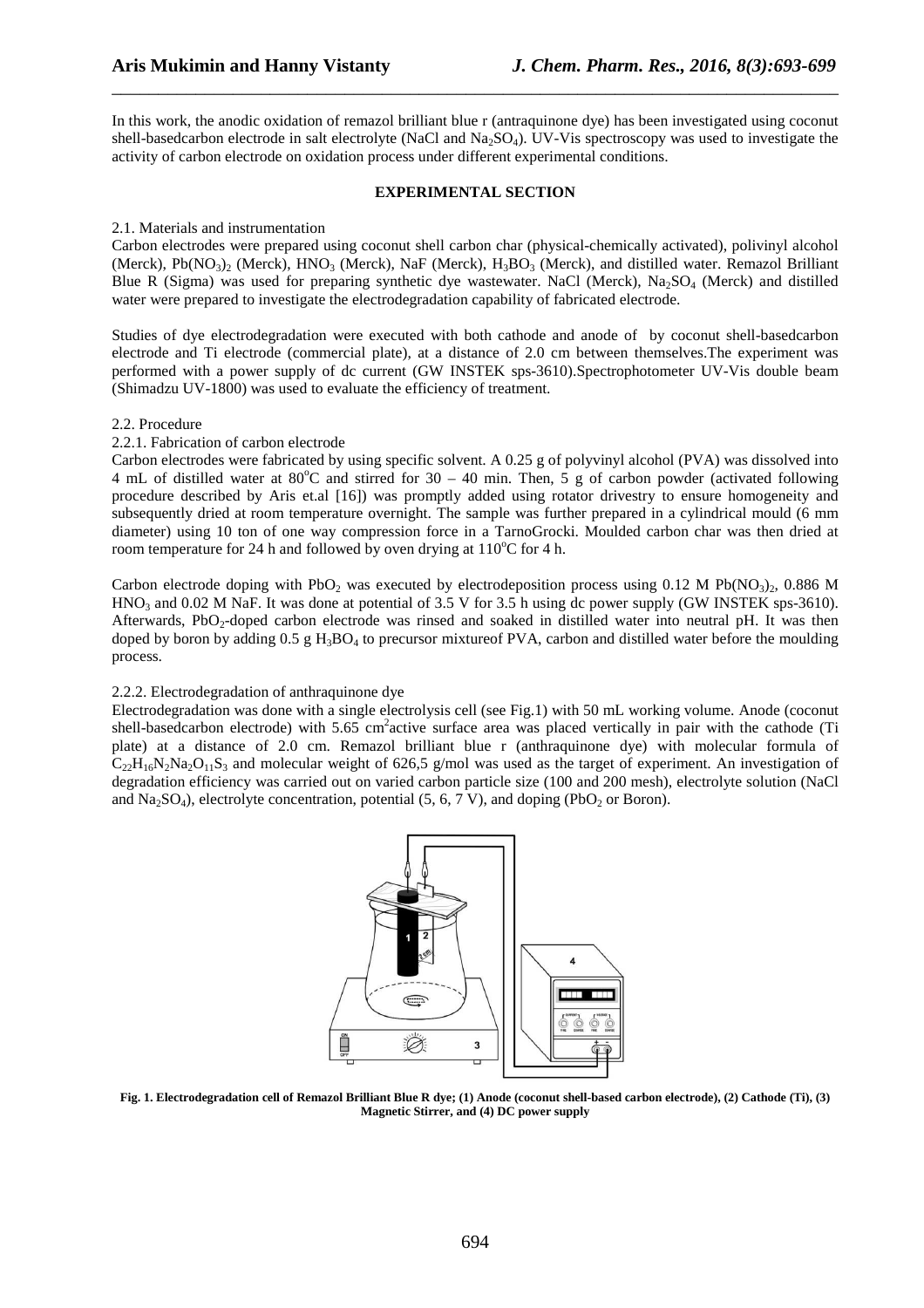

\_\_\_\_\_\_\_\_\_\_\_\_\_\_\_\_\_\_\_\_\_\_\_\_\_\_\_\_\_\_\_\_\_\_\_\_\_\_\_\_\_\_\_\_\_\_\_\_\_\_\_\_\_\_\_\_\_\_\_\_\_\_\_\_\_\_\_\_\_\_\_\_\_\_\_\_\_\_

**Fig. 2. The UV-Vis spectrum data representing dye degradation using (a) graphite, (b) 200 mesh, and (c) 100 mesh carbon** 

UV-Vis spectrum data of Remazol Brilliant Blue r degradation shows the effect of electrolysis run, as illustrated in Fig. 2. The occurence of dye degradation is evident from the decreased intensity of absorbance peaks on visible and UV area, as tabulated in Table 1.

**Table1.Absorbance reduction percentage of maximum peaks of RB 19 on varied electrode after electrolysis** 

| No | Wavelength | Absorbance reduction percentage (%) after electrolysis |                 |                 |
|----|------------|--------------------------------------------------------|-----------------|-----------------|
|    | V)         | Graphite                                               | 100 mesh carbon | 200 mesh carbon |
|    | 590 nm     | 49                                                     |                 |                 |
|    | $226$ nm   |                                                        | 38              |                 |

Electrodegradation performance of coconut shell-based carbon electrode is quite similar to commercial graphite electrode, especially of 200 mesh carbon, where a higher reduction of intensity on visible wavelength (590 nm) was obtained. This in turn ensures the capability of synthesized electrode on degrading dye and is feasible to be further studied. The 200 mesh carbon electrode shows a higher performance; it is possibly caused by: (1) higher surface area, (2) higher value of electrical conductivity that will facilitate electron transfer and (3) greater stability in respect of rigid form.

It was interesting to note that coconut shell-basedcarbon electrode shows high performance on dye electrodegradation, thus the optimum design parameters need to be further investigated. Electrolyte solution and potential are two affecting parameters to the performance of electrochemical process. NaCl and  $Na<sub>2</sub>SO<sub>4</sub>$  solutions were used to study the effect of electrolyte, as shown inFig. 3.

UV-Vis spectra shows no effect of NaCl concentration on performance of degradation. It is proven that Cl<sub>2</sub>, HclO, or ClO<sup>-</sup> generated by chloride ion (Cl<sup>-</sup>) oxidation are not responsiblefor dye degradation,possibly because it is carried out by specific oxidator or by direct oxidation process. Several studies mentioned that the degradation of organic compounds occurred at the anode by adsorbed hydroxyl radicals (·OH) or chemisorbed active oxygen at the surface of anode, commonly known as anodic oxidation.[5,15,17]The mechanism of direct oxidation is as follow :

$$
M + H_2O \rightarrow M(\cdot OH) + H^+ + e \tag{1}
$$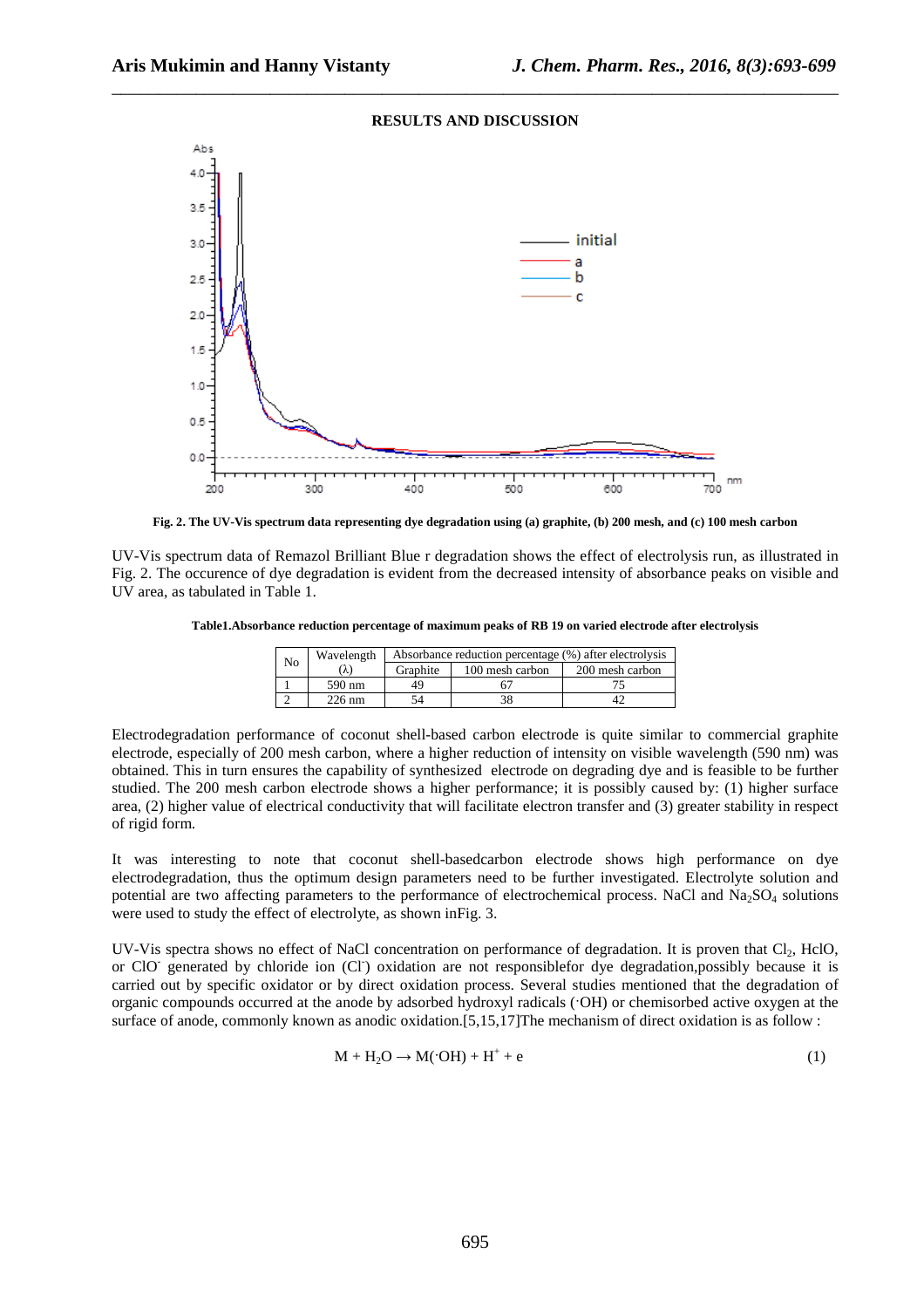

\_\_\_\_\_\_\_\_\_\_\_\_\_\_\_\_\_\_\_\_\_\_\_\_\_\_\_\_\_\_\_\_\_\_\_\_\_\_\_\_\_\_\_\_\_\_\_\_\_\_\_\_\_\_\_\_\_\_\_\_\_\_\_\_\_\_\_\_\_\_\_\_\_\_\_\_\_\_

**Fig. 3. UV-Vis spectra of RB 19 degradation using coconut shell-basedcarbon electrode on varied NaCl concentration (a) initial, (b) 2400 mg/L, (c) 3600 mg/L and (d) 4800 mg/L for 60 min** 

The mechanism explains that pollutant is adsorbed at the surface of anode and degraded by electron transfer reaction.

Similar trend was observed when using  $Na<sub>2</sub>SO<sub>4</sub>$  electrolyte, as seen in Fig. 4. Higher concentration of  $Na<sub>2</sub>SO<sub>4</sub>$  do not necessarily lead into reduction of absorbance intensity. This indicates that anion generated by electrolyte has no active role in forming dye oxidator.However, it is known that cation-anion generated solely act as charge carrier between electrodes.



**Fig. 4. UV-Vis spectra of RB 19electrodegradation using 200 mesh carbon electrode and Na2SO4electrolyte of (a) 1000 mg/L and (b) 2000 mg/L** 

Degradation mechanism by forming hydroxide radical  $(OH)$  is as follows :

$$
C + H_2O \rightarrow C(OH) + H^+ + e \tag{2}
$$

 $C(\text{·}OH) + R \rightarrow C + \text{mCO}_2 + \text{nH}_2\text{O}$  (3)

Based on those reactions, it is obvious that hydroxide radicals are generated from water molecule as solvent. Peralta-Hernandez<sup>[18]</sup>, reported another reaction of oxygen evolution of C( $\cdot$ OH), as follows: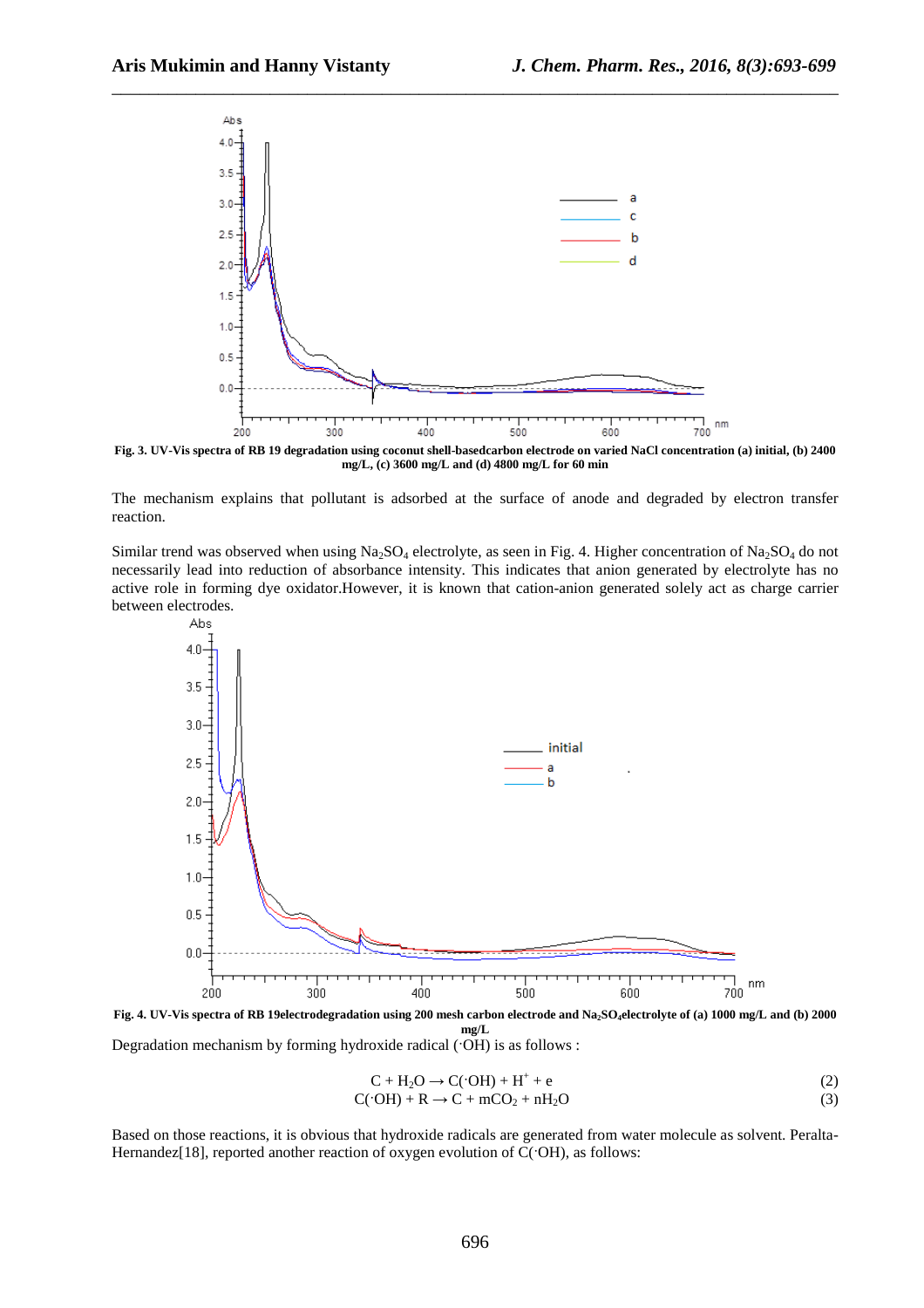$$
C(\cdot \text{OH}) \to C + 1/2O_2 + H^+ + e \tag{4}
$$

However, some researchers reported that pollutants were completely mineralized by generated ·OH species on theincineration process by carbon anode at high potential.[19]

\_\_\_\_\_\_\_\_\_\_\_\_\_\_\_\_\_\_\_\_\_\_\_\_\_\_\_\_\_\_\_\_\_\_\_\_\_\_\_\_\_\_\_\_\_\_\_\_\_\_\_\_\_\_\_\_\_\_\_\_\_\_\_\_\_\_\_\_\_\_\_\_\_\_\_\_\_\_

The effect of potential on the performance of dye electrodegradation was evaluated using measured applied potentials(5, 6, and 7 V).The observed effect is shown in UV-Vis spectra in Fig. 5



**Fig. 5. UV-Vis spectra of RB 19degradation using fabricated carbon electrode and Na2SO4 electrolyte at varied applied potential: (a) initial, (b) 5 V, (c) 6 V and (d) 7 V for 60 min** 



**Fig. 6. UV-Vis spectra of RB 19electrodegradation using fabricated carbon electrode in (a) NaCl 2400 mg/L at 5 V, (b) Na2SO4 2000 mg/L at 5 V, (c) NaCl 2400 at 7 V, and (d) Na2SO4 2000 mg/L at 7 V** 

The increase of potential from 5 to 6 and 7 V was clearly not linked to the improvement of performance of electrodegradation. Hence, applied potential of 5 V is, more or less, sufficient in order for the electrode reaction to proceed. Based on the observation that increasing applied potential will not enhance oxidation, therefore, it can be concluded that the limiting parameter of electrode reaction of electrochemical system is highly dependent on the surface area of electrode, instead of applied potential. This conclusion is supported by spectra data detailed in Fig. 6. The increase of applied potential and type of electrolyte show no significant impact on the decrease of absorbance.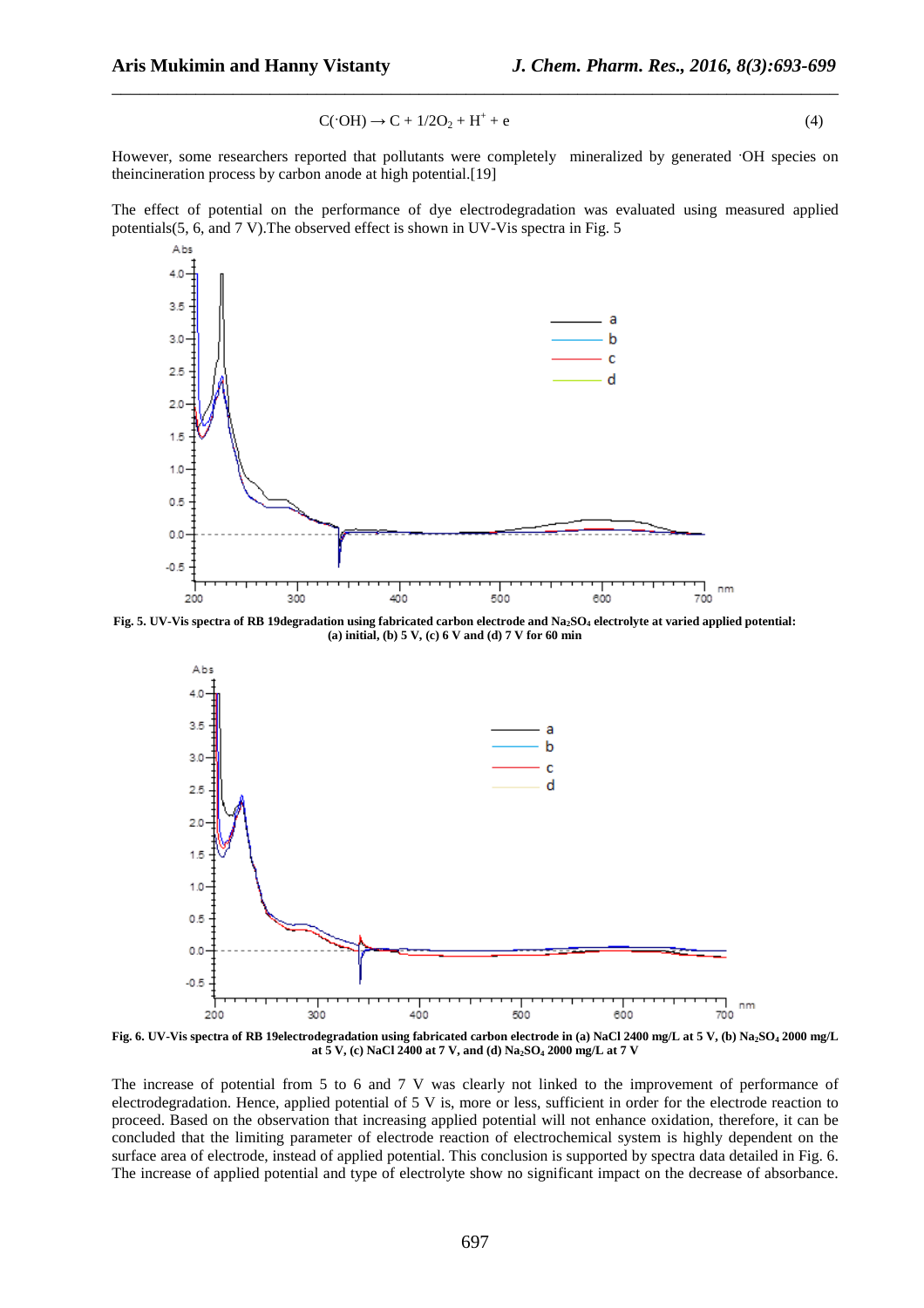This trend corroborates that (1) surface area of electrode is the limiting electrode reaction, (2) electrolyte only has a main role as charge carrier.

\_\_\_\_\_\_\_\_\_\_\_\_\_\_\_\_\_\_\_\_\_\_\_\_\_\_\_\_\_\_\_\_\_\_\_\_\_\_\_\_\_\_\_\_\_\_\_\_\_\_\_\_\_\_\_\_\_\_\_\_\_\_\_\_\_\_\_\_\_\_\_\_\_\_\_\_\_\_

The performance of carbon electrode was expected to be enhanced by doping active material into electrode.

PbO<sub>2</sub> and boron, as highly electroactive and cheap materials, were doped into carbon electrode by applying  $Pb^{2+}$ electrodeposition method. Fig. 7 shows the performance of aforementioned doped carbon electrode.



**Fig. 7. UV-Vis spectra of dye electrodegradation using (a) 100 mesh carbon, (b) PbO2 doped carbon, and (c) Boron doped carbon electrodes** 

PbO<sub>2</sub>-doped carbon electrode was evidently not able to increasethe performance of dye electrodegradation, as seen in Fig. 7. On the contrary, it shows negative effects, such as: (1) lower performance, and (2) lower endurance of electrode, which are evident by a higher peak of absorbance at UV region and higher intensity of absorbance at 200 – 220 nm when using doped electrode compared to non-doped electrode.

It should be noted that a different trend was observed when using boron-doped carbon electrode. The performance of electrodegradation was increased significantly, as shown by the absorbance data on UV region (226 nm wavelength). However, it was found that the dissolution of carbon will lead into instability of electrode, which is unfavorable in respect of material.The dissolution can be attributed to the acidic condition due to the solvation or oxidation of boric acid as the main precursor during the electrodegradation process.

#### **CONCLUSION**

Coconut shell char is a suitable precursor for the fabrication of carbon electrode. The performance of dye electrodegradation is comparable to those of graphite electrode, with 49% and 75% removal efficiency on UV and visible regions. Pollutants are degraded by direct oxidation and are not affected by either type or concentration of electrolyte and potential. Doping of PbO2 and boron on electrode shows a conflicting effect on the performance of electrodegradation process.

#### **Acknowledgments**

This research was possible by financial contribution from Center of Industrial Pollution Prevention Technology, Indonesian Ministry of Industry. This work is supported by Laboratory of Technical Raw Material, Gadjah Mada University; Laboratory of Center of Science and Acceleration Technology, BATAN; and Indratma Sahitaguna Industry.